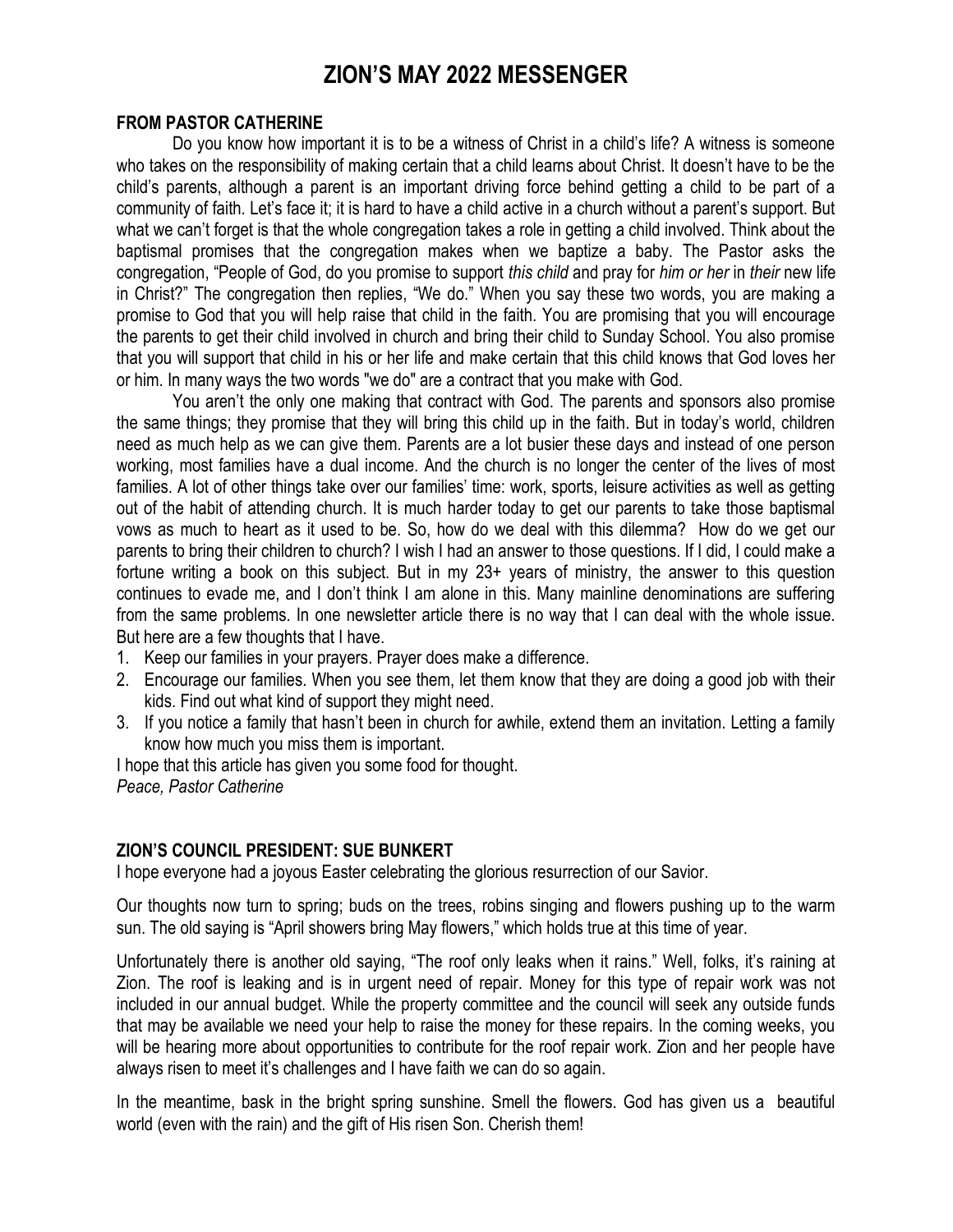

# **CONGRATULATIONS TO ZION'S FIRST COMMUNION RECIPIENTS: Freya Budde**

**Lily Gruselle Alexa Rusch Paige Vyse**

**WE NEED YOU!** We are looking for members to help with communion assisting and ushering. We have returned to passing the offering baskets and having the individual wine glasses being dispersed by assistants at the front of church. Please consider volunteering. Thank you!

|             | <b>Member Giving:</b> | <b>Other Income:</b> |  |
|-------------|-----------------------|----------------------|--|
| April 3rd:  | \$3,231               | \$8,224              |  |
| April 10th: | \$5,873               | \$81                 |  |
| April 17th: | \$5,466               | \$125                |  |
| April 24th: | \$2,865               | \$18                 |  |
| Totals:     | \$17,435              | \$8,448              |  |

**WAYS YOU CAN CONTRIBUTE TO ZION:** You can leave your offering envelope/donation in the basket during service, drop it off during office hours, mail it, or give online through myEoffering.

**OFFERING ENVELOPES:** Contact the church office if you need more offering envelopes.

**THRIVENT CHOICE DOLLARS:** Eligible Thrivent members can direct available Choice Dollars to Zion! Call 800-847-4836 and say "Thrivent Choice" after the prompt or online at Thrivent.com/thriventchoice.

## **Living into a Culture of Mission in Conjunction with Zion Foundation Presentation**

Our first Temple talk and 2021 Foundation distribution presentation took place on April 24. Thank you to Lynn Ann Clausing Rusch, Executive Director of the Fox Valley Lutheran Homes for her presentation. The Living into a Culture of Mission team is in the process of inviting our next representative from the recipient organizations that are benefitting from the Distribution for a temple talk followed up by a fellowship hour forum. As stated in last month's messenger, the goal is to promote Zion and our involvement in the community. The guests are invited to talk about what they do in the community and how our donation helps them. During Fellowship hour, the representative will be invited to answer any questions that our congregants might have.

**VOLUNTEERS NEEDED:** We need volunteers to help with live streaming Zion's Sunday morning worship service. Contact Jodi in the church office if you are interested: jodi@zionappleton.org

**LUNCHEON SOCIAL:** Join your fellow Zion members for lunch on Thursday, May 19, 2022 at 11:30am at Angels Restaurant. Sign-up on the table in the back of the sanctuary.

## **JOYS & CONCERNS FOR SUNDAY ANNOUNEMENTS**

If you or a loved one has a birthday, anniversary, graduation or some other special day that you would like announced, Pastor will do that for you at the beginning of service. If you have a concern, such as an upcoming surgery, serious illness or something of that nature, Pastor will ask that we keep the person or family in our prayers. There is a sign up sheet at the back of the church to write down the information. Another option is to send Pastor Catherine a direct e-mail

*pastorcatherine@zionappleton.org* (minimum of 24 hours notice is requested for emails).

Creating Community through God's Love and Guidance

# **GRADUATION RECOGNITION**

**SUNDAY:** Please contact Jodi in Zion's office with the names of any high school, college, technical college, vocational school and/or military graduates, so they



can be recognized at Zion's service on Sunday, June 12th. Zion Scholarship recipient(s) will be recognized this Sunday, too.

## **Zion's church office will be closed Monday May 30 and Friday June 3, 2022.**

**Thanks to God** and the Zion Lutheran Church congregation for the monetary donation to support Linwood Place, A Ministry of Fox Valley Lutheran Homes. It was a privilege to be able to worship with you and share our story.

Your generous support provides health and wellness services to our tenant community. In addition to social gatherings, intergenerational activities, fall prevention classes, vaccination clinics and exercise programs, our staff supports tenants and their families with resources in order for them to continue living independently and age in place, as long as safely possible.

Lynn Ann Clausing Rusch, Executive Director of the Fox Valley Lutheran Homes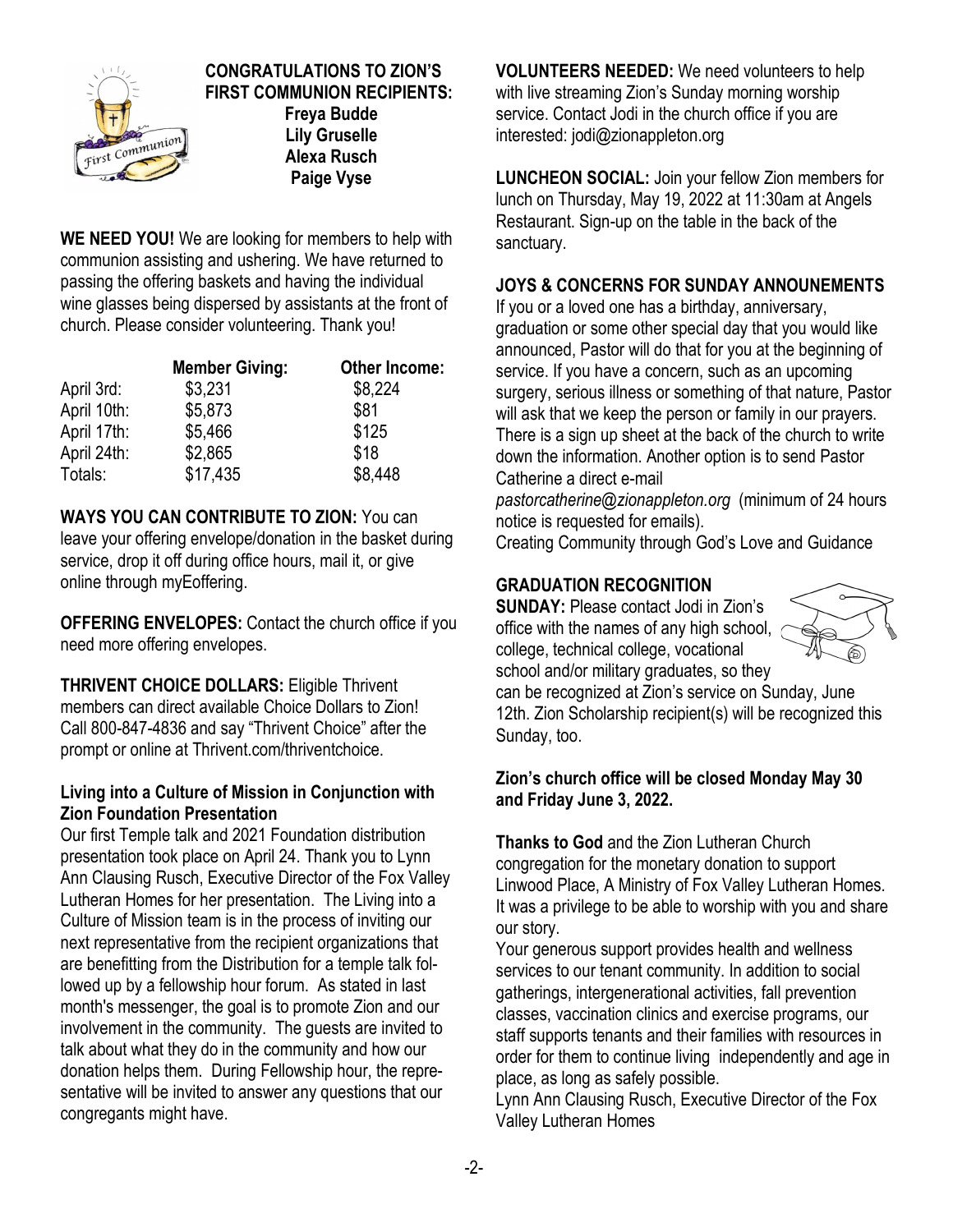**FUNERAL: Nancy Klarner -** April 22, 2022

## **SPECIALS & MEMORIALS GRATEFULLY RECEIVED:**

**Earl Miller,** *designated for the Steeple Fund;* **Nao Bee & Kou Mou** in celebration of God's blessings and answering, *designated for the General Fund.*

## **2022 EASTER FLOWERS:**

## *LILIES:*

**Patrick Anderson & Julie Beckstrom** in memory of Gerri Anderson & Gary Beckstrom.

**Edna Baross** in memory of her granddaughter Laura Mares & daughter Kay Snider and in celebration of her children.

**The family of Richard and Elaine Becker** in their memory.

**Suzanne Bunkert** in memory of Ronald Bunkert.

**Lyle Butts Family** in memory of Walter & Frances, Henry & Loretta Jansen and Dena Sorge.

**Bonnie Carpenter** in loving memory of Evan Carpenter.

**Kathy Grearson** in memory of Beulah & Fil Grearson and William Nicholson. **The Hestres Family** in memory of Don Weiland, Carmen Velez Dr. Raymond Hestres, Dr. Pilar Calderon.

**The grandchildren & their families** in memory of Ted & Henrietta Jens.

**The Hetzler Boys & their families** in memory of the Donald F. Hetzler.

**The Hetzler Boys & their families** in celebration of the Marilyn Jens Hetzler.

**Leon Koerner** in memory of Kathy Koerner and Harold & Viola Koerner.

**Earl E. Miller & children: Brenda, Brett, Becky & Barette** in memory Janet Miller, wife & mother of children, in heaven and in celebration of Easter.

**Dennis Mossholder & Tammy Mossholder** in memory of their father, David Mossholder.

**Jan Mossholder** in memory of Dave Mossholder.

**Bob & Cheri Page** in memory of Sally, Paul, Jane & Chase and in celebration of their beautiful lives.

**Darlene Roehl** in memory of her husband, Le Roy and daughter, Cheryl Verg.

**Nancy Scovronske** in loving memory of her partner Anita Jensen.

**Nancy Scovronske, Barb Hartfiel & Deb Scovronske** in loving memory of their parents, Donald & Rita Scovronske. **Daryl Tessen** in memory of his parents Fred & Adeline Tessen.

**Jim Westphal & daughters** in loving memory of Janice Westphal.

## *MUMS:*

**Bonnie Carpenter** in loving memory of Evan Carpenter.

**Freya Budde's Family** in celebration of Freya's First Communion.

**Julie Fiebelkorn & Sandy Fiebelkorn** in memory of Hillert, Geraldine & Gary Fiebelkorn and in memory of Grandma Hattie Fiebelkorn and Aunt Margaret Klause.

**Alden & Carla Kuschel** in celebration of Easter.

**Jan Mossholder** in memory of Dave Mossholder.

**Len & Deb Reis** in memory of their parents, Carleton & Helen Bork and Don & Nell Reis.

**Len & Deb Reis** in celebration of their children & grandchildren and their many blessings.

**Dar Steger** in memory Beatrice & Edward Schultz and her brother, Ed Schultz Jr.

**Daryl Tessen** in memory of his parents Fred & Adeline Tessen.

**Jim Westphal & daughters** in loving memory of Janice Westphal.

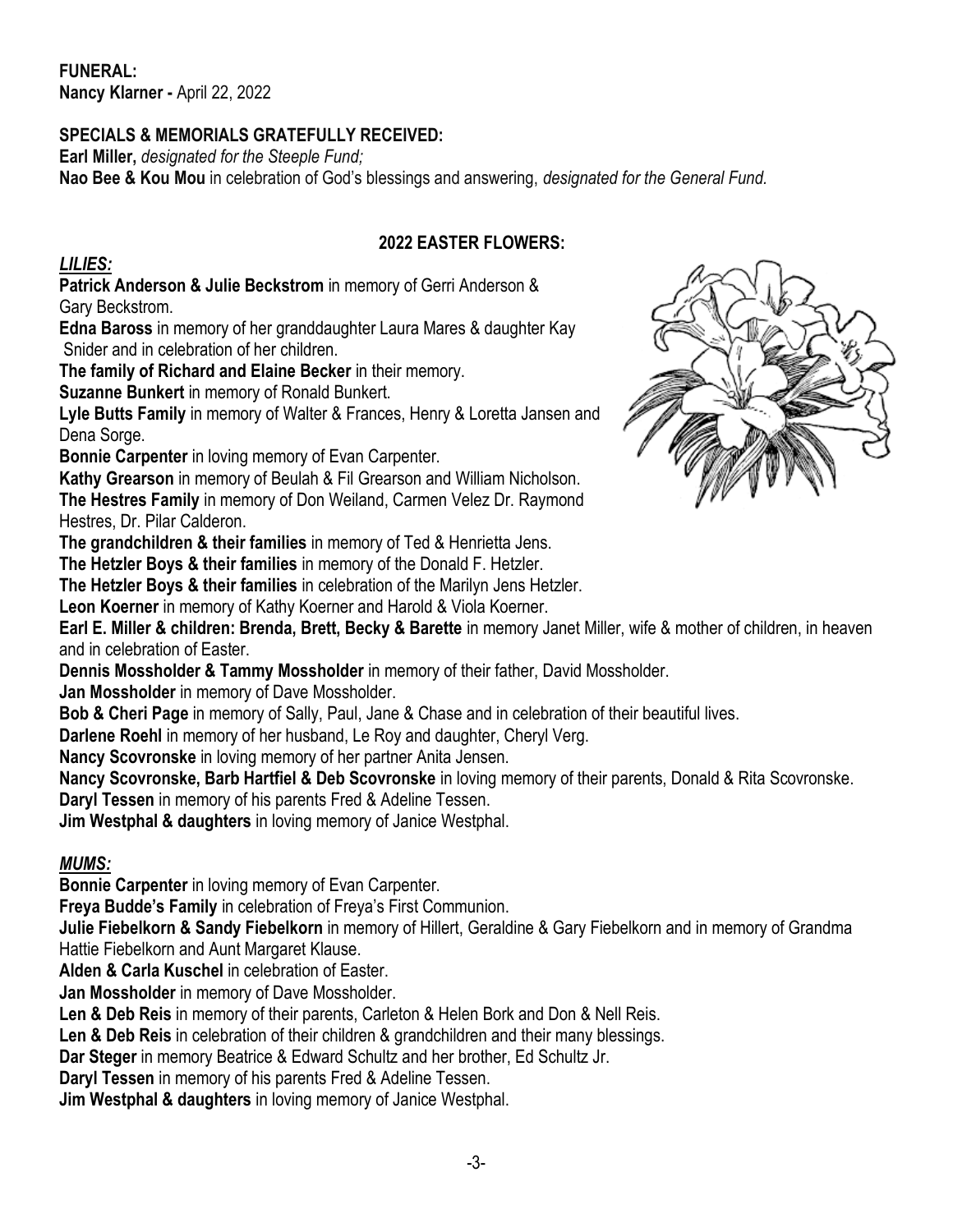#### 2022 ZION CONGREGATION COUNCIL MEMBERS

Sue Bunkert - President rbunkert@new.rr.com Candy Korzilius - Vice President grandmakorz@gmail.com Stephanie Draheim - Secretary draheimstephanie@gmail.com Ray Pittman - Treasurer cray.pittman@gmail.com

Carl Abendroth cabendroth@sbcglobal.net Gail Hunter gdutcher1228@gmail.com Tammy Mossholder tamossholder@gmail.com

Minutes for the Council Meeting of Zion Evangelical Lutheran Church Monday, March 21, 2022 at 6:30pm

Attendance: Sue Bunkert, Ray Pittman, Pastor Catherine Burnette, Stephanie Draheim, Candy Korzilius, Carl Abendroth, Tammy Mossholder (late, excused) Absent: Gail Hunter (excused)

Meeting called to order at 6:30pm Opening Devotion - Sue Bunkert

Approval of Agenda: Approved as written

Approval of Minutes: Approved with one spelling typo fixed (Pastor Catherine Burnett**e**)

Treasurer's Report: Review of history of Gas/Electric Prices (2020-2022). Treasurer's Report accepted as written.

Pastor's Report: Accepted as written.

Committee Reports: Zion Mutual Homes and Worship and Music reports reviewed.

#### Old Business

*Discussion of Social Media Ministry Campaign*: **Moved and passed - Council directs Jim Schley to continue forward momentum on this ministry initiative by working with the personnel committee to find an appropriate Social Media Manager.**

#### New Business

Liaisons from council to standing committees:

*Personnel - Sue Bunkert (in role as council president) Zion Mutual Homes - Candy Korzilius Family Ministries and Chrisitan Ed - Gail Hunter Finance - Ray Pittman (in role as council treasurer) Property - Tammy Mossholder Worship and Music - Stephanie Draheim Glocal - Carl Abendroth*

Next Meeting: Monday, April 25, 2022 at 6:30pm Devotion to be led by: Ray Pittman

Motion to Dismiss at 7:44pm. Closed with Lord's Prayer

Respectfully submitted by Stephanie Draheim, Secretary. These minutes were approved at the April 25, 2022 meeting.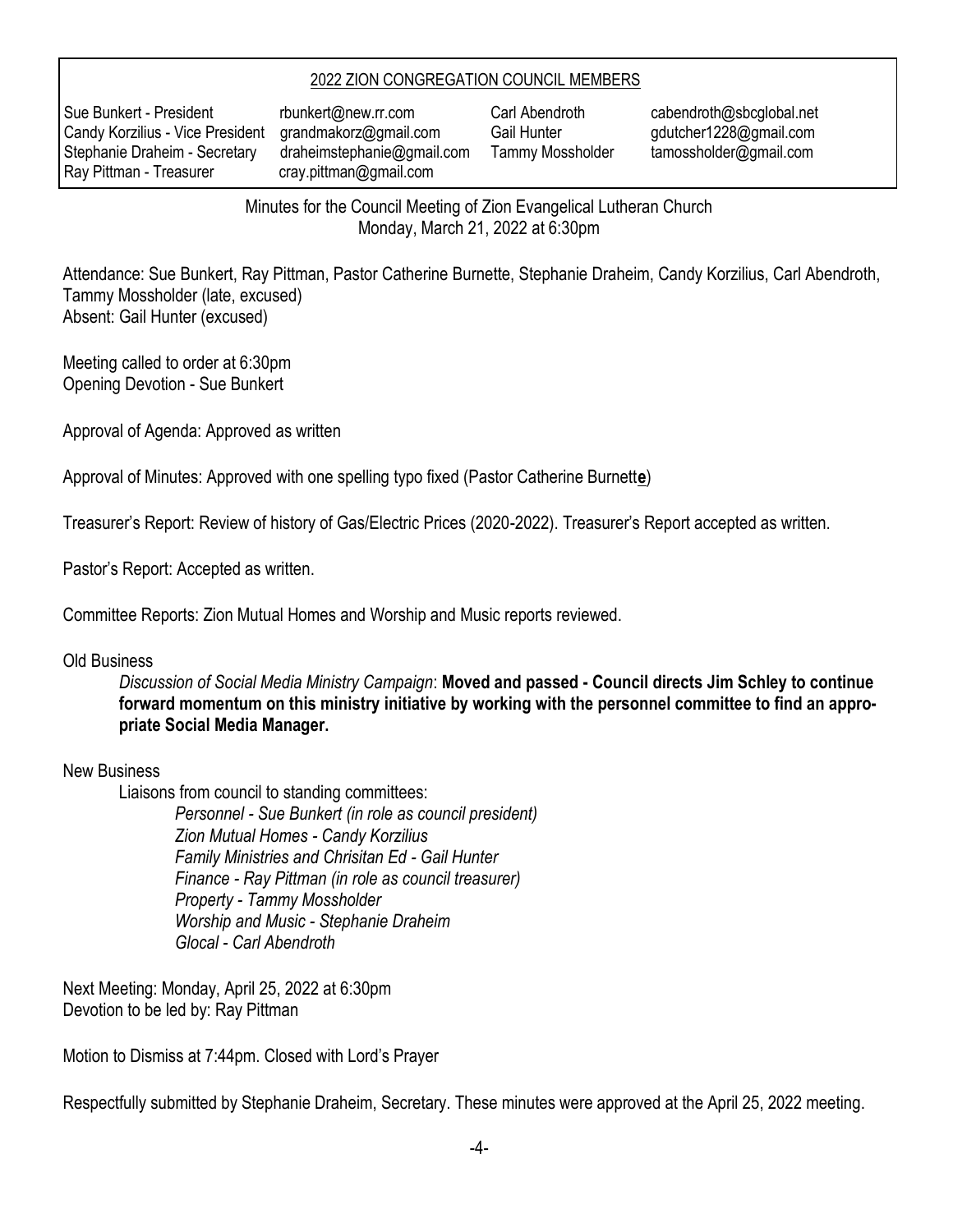#### **MAY WORSHIP ASSISTANTS**

| May 1st:                    | May 8th:                   | May 15th:                       | May 22nd:                  | May 29th:                  |
|-----------------------------|----------------------------|---------------------------------|----------------------------|----------------------------|
| <b>Assisting Minister:</b>  | <b>Assisting Minister:</b> | <b>Assisting Minister:</b>      | <b>Assisting Minister:</b> | <b>Assisting Minister:</b> |
| <b>Tommy Meltz</b>          | <b>Wendy Sachs</b>         | Grace Van Eyck                  | <b>Gwen Schwandt</b>       | Deb Reis                   |
| Acolyte:                    | Acolyte:                   | Acolyte:                        | Acolyte:                   | Acolyte:                   |
| Nathan Dutcher              | <b>Ryan Burnette</b>       | Ava Dorn                        | <b>Charlee Weiland</b>     | Nash Baeten                |
| Communion Setup/            | Communion Setup/           | Communion Setup/                | Communion Setup/           | Communion Setup/           |
| Cleanup:                    | Cleanup:                   | Cleanup:                        | Cleanup:                   | Cleanup:                   |
| JoAnn Salm                  | Gail Hunter                | Diana Staedt                    | <b>Tricia Kasten</b>       | <b>Tricia Kasten</b>       |
| Fellowship:<br>Janice Weber | Fellowship:                | Fellowship:<br>Korzilius/Hoesli | Fellowship:                | Fellowship:                |

## **GRIEF SUPPORT GROUPS:** Prince of Peace Lutheran Church, Appleton

**What is a Grief Support Group?** A small group (3-6) of people who gather together with a group facilitator. The group can provide emotional, physical and spiritual support in a safe and nonjudgmental environment. It allows you to be with others who have had similar experiences, thoughts and feelings.

**Who Should Consider Being in a Grief Support Group?** Anyone who has experienced the death of a person significant in their life; spouse, sibling, child, parent, other relative, friend, companion, neighbor, co-worker. Maybe you have experienced the deaths of several people in a short time span. Grief has no timeline, so your loss may be recent or in the past. These groups are open to anyone who would benefit from being a part of a group, you do not need to be a member of Prince of Peace. *Be a part of a support group if you want to be supported as you grieve your loved one.*

Each support group will meet for 6-7 sessions with a time frame of 90 minutes each session. Prince of Peace will hopefully offer a daytime and an evening time to meet the needs of those interested and we will plan to meet in the Community Life Room at the church.

The support groups will be facilitated by Nancy Scheuerman, member of Prince of Peace. Nancy has completed a Grief Support Companioning Training program and continues to meet with her trainer periodically for continued guidance. Nancy has led four previous groups for Prince of Peace. Previous participants felt the support group was very helpful to them during their grief journey.

We will use a Companioning Model for the group sessions called: Understanding Your Grief: Ten Essential Touchstones for Finding Hope and Healing Your Heart by Alan Wolfelt, PhD. Dr. Wolfeldt is a respected leader in the field of grief and death, and you may visit his website www.center for loss.com. for more information about his work. Group participants will receive this book and other resources to help them in their grief journey.

Companioning is a model that honors the idea that grief is a normal and necessary journey, but it is helpful having someone be with you on that journey. This will be a chance to walk alongside one another, just as the disciples did when Jesus sent them out, as we follow Jesus to give support to each other. We each have our own journey.....

You are encouraged to contact Nancy Scheuerman at 920-731-9847 or 920-427-6715 or nancy631@sbcglobal.net if you have questions, to sign up, or need more information. She would be glad to speak with you about this opportunity.

**RUBY'S POP-UP PANTRY:** Is seeking volunteers age 13+ to assist with setup, registration, food distribution, traffic coordination & cleanup on the first Tuesday of the month at First English Lutheran Church, 326 E. North St., to help fight hunger in the Fox Cities. Kids 12 & under can participate with an adult. Visit www.rubyspantry.org or contact Deni at 920-358-0554 or dkuchler@felc.com for information.